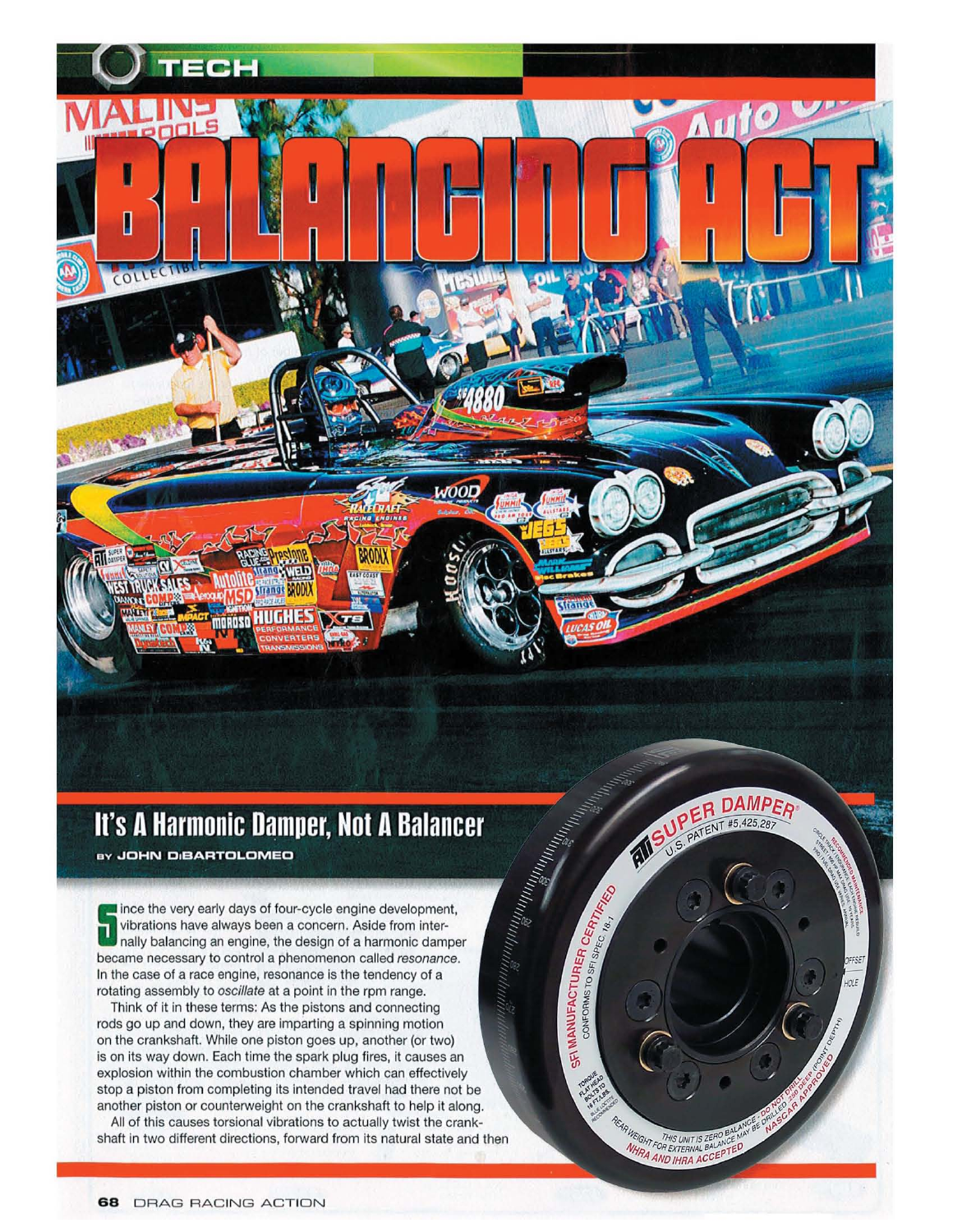## **TECH » HARMONIC DAMPER REBUILD**



The first step once an ATI Super Damper is returned to the factory from a customer is a visual inspection of the unit, followed by removal of the bolts which hold the shell assembly and hub together.



The outer shell and inertia ring is slipped onto a fixture and a couple of firm thrusts on the floor will remove the inertia ring from the outer shell.



The unit is placed on a press where the shell assembly is pressed off of the center hub if it is stuck.



Once the outer shell and inertia ring are separated, the elastomer o-rings are removed and the entire unit is cleaned and inspected for any damage. If there is any damage to any of the components, they are replaced once the customer is contacted.





New o-rings are then installed on the inertia ring.



It's imperative that the elastomer o-rings are of a certain hardness, which is checked on this O-ring Hardness Tester. Softer o-rings are used for lower hp, rpm and inertia weights. Harder o-rings, such as 80 durometer are used in most high-rpm engines.



The o-rings are lubed with a light silicone spray and the inertia ring is then pressed back into the outer shell. It's very important that the correct silicone spray is used to install the inertia weight so the rings do not roll, but also that they are not too slick inside the damper allowing the inertia weight to spin.

rebound back past that point. This flexing sets up a torsional vibration as the crank speeds up and slows down. In order to control this vibration, a damper of sorts becomes necessary.

An OEM stock damper is made up of a hub and outer inertia ring, bonded together by an elastomer (or rubber) material. The outer inertia ring is continually oscillating back and forth while the elastomer controls its movement.

The term "harmonic balancer" might come to mind, but as JC Beattie Jr. of

ATI Performance Products puts it, "The names harmonics, torsional, damper and balancer all seem to be mixed and used together. A 'dampers' job is to rebound the recoil of a spring; in this case, the spring is the crankshaft, which is exactly what our Super Dampers do."

In the mid-'90s, NHRA and the SFI mandated the use of an approved damper on the front of engines in certain classes. Originally awarded a patent some 13 years ago for their Super Damper, ATI purchased torsional testing equipment

back then in order learn how harmonics can be controlled. Each engine can be somewhat different, but through their testing, they have found several different standard models which work on most engine combinations. Beattie said, "If a customer calls and has any combination that is outside the box in horsepower, rpm, cubic inches, or applications like Bonneville or Baja, our patented design can be tuned to their needs.

"In drag racing," he added, "since crankshafts are torsionally twisted to their